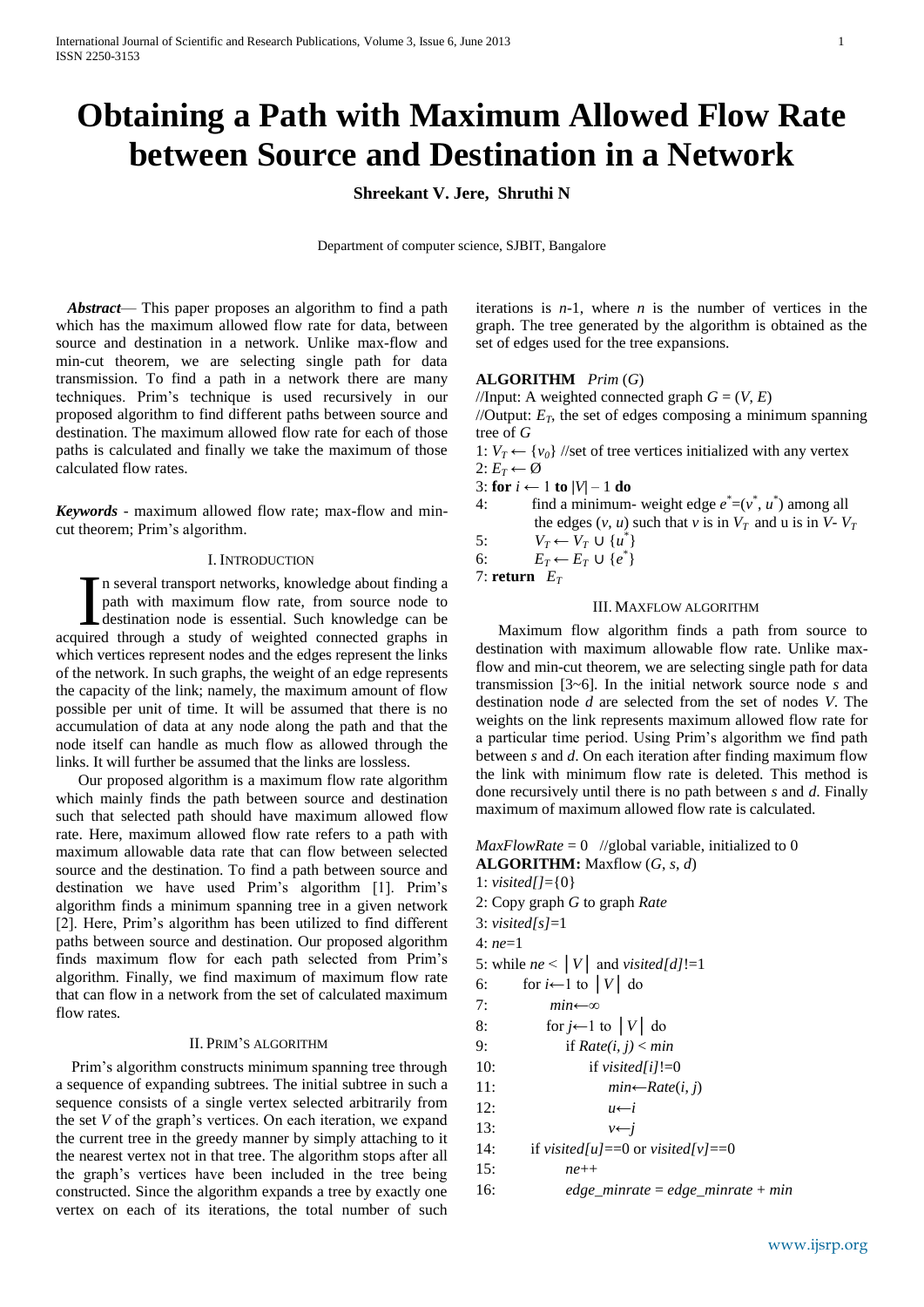| 17: | visited[v] $\leftarrow$ 1                                        |
|-----|------------------------------------------------------------------|
| 18: | $Rate(u, v) \leftarrow Rate(v, u) \leftarrow \infty$             |
| 19: | $flag \leftarrow 0$                                              |
| 20: | if there is a link from at least one visited node to the         |
|     | unvisited node                                                   |
| 21: | $flag \leftarrow 1$                                              |
| 22: | if $flag == 0$                                                   |
| 23: | go to step 25                                                    |
|     | 24: end while                                                    |
|     | 25: if $flag == 0$ and visited[d] == 0                           |
| 26: | Terminate //There is no further path to the destination          |
|     | $27:$ else                                                       |
| 28: | $MinFlowRateEdge \leftarrow \infty$                              |
| 29: | find the edge with minimum rate                                  |
| 30: | <i>MinimumFlowRateEdge</i> $\leftarrow$ minimum rate of the edge |
| 31: | if MinimumFlowRateEdge > MaxFlowRate                             |
| 32: | if MinimumFlowRateEdge != $\infty$                               |
| 33: | $MaxFlowRate = MinimumFlowRateEdge$                              |
| 34: | assign the edge in $G$ with minimum flow rate in a path          |
|     | from s to d to $\infty$                                          |

35: Maxflow
$$
(G, s, d)
$$

The *maxflowrate* is the global variable which is initially set to zero. Line 1 set all the elements of array *visited[]* to zero. Line 2 copy the graph(network) *G* to graph *Rate*. For further calculations we use the graph *Rate* and the operations carried out on the graph *Rate* doesn't reflect on the original graph *G*. Line 3 sets the *visited[s]* to 1. Line 4 sets variable *ne* to 1, which is the initialization condition for while loop. The while loop of lines 5-24 finds the path between source and destination. If there is no path exists from source to destination, variable *flag* is set to zero and the control goes to step 25. Line 25 checks whether the *flag* is set to zero. Also it checks whether *d* is not visited. If both the conditions are true then the Maxflow function terminates. Else, it continues with the step 27. Line 28 sets the *MaxFlowRate* to ∞. Line 29 finds the edge in the path with minimum rate. Line 30 sets the *MinimumFlowRateEdge* to the calculated minimum rate of the edge. Line 31 checks whether *MinimumFlowRateEdge* is greater than *MaxFlowRate* and Line 32 checks whether *MinimumFlowRateEdge* is not equal to ∞. If both are true then *MaxFlowRate* is set to *MinimumFlowRateEdge*. Line 34 assigns the edge in *G* with minimum flow rate in a path from *s* to *d*, to  $\infty$ . Line 35 calls the function Maxflow(*G*, *s*, *d*) recursively.

# IV. DETAILED EXAMPLE

Consider the network graph as shown in fig.1:



Fig. 1. Initial network graph

The abutment matrix of this example is like this:

| -0              | 3             | $\infty$       | $\overline{7}$ | $\infty$       |
|-----------------|---------------|----------------|----------------|----------------|
| 3               | 0             | 4              | 2              | $\infty$       |
|                 | $\frac{4}{2}$ | $\overline{0}$ | 5              | $6 \mid$       |
| $\overline{17}$ |               | $\frac{1}{5}$  | 0              | $\overline{4}$ |
|                 | $\infty$      | 6              | 4              | 0              |

# **Iteration 1:**

Step 1: Path from source 1 to destination 5 is  $1 \rightarrow 2 \rightarrow 4 \rightarrow 5$ . Here maximum allowed flow rate of individual links  $1 \rightarrow 2, 2$  $\rightarrow$  4 and 4  $\rightarrow$  5 are 3, 2 and 4 respectively.

From the above flow rates of the individual links 3, 2, and 4, minimum allowed flow rate is 2. Therefore here, the maximum allowed flow rate from source node 1 to destination node 5 is **2**.

Step 2: Now delete the link  $2 \rightarrow 4$  which has the minimum allowed flow rate among all the individual links in the considered path  $1 \rightarrow 2 \rightarrow 4 \rightarrow 5$ .

The resultant graph after iteration 1 is shown in fig.2:



Fig. 2. Residual network after iteration 1

The corresponding matrix for the above graph is:

| -0       | 3 | $\infty$ | 7 | 8.       |
|----------|---|----------|---|----------|
| 3        | 0 | 4        | ∞ | $\infty$ |
| $\infty$ | 4 | 0        | 5 | 6        |
| 7        | ∞ | 5        | 0 | 4        |
|          | ∞ | 6        | 4 |          |

#### **Iteration 2:**

Step 1: From the above resultant graph after iteration 1, path from source 1 to destination 5 is  $1 \rightarrow 2 \rightarrow 3 \rightarrow 4 \rightarrow 5$ . Here maximum allowed flow rate of individual links  $1 \rightarrow 2$ ,  $2 \rightarrow 3$ ,  $3 \rightarrow 4$  and  $4 \rightarrow 5$  are 3, 4, 5 and 4 respectively.

From the above flow rates of the individual links 3, 4, 5 and 4, minimum allowed flow rate is 3. Here, the maximum allowed flow rate from source node 1 to destination node 5 is **3**.

Step 2: Now delete the link  $1 \rightarrow 2$  which has the minimum allowed flow rate among all the individual links in the considered path  $1 \rightarrow 2 \rightarrow 3 \rightarrow 4 \rightarrow 5$ .

The resultant graph after iteration 2 is shown in fig.3:



Fig. 3. Residual network after iteration 2

The corresponding matrix for the above graph is: